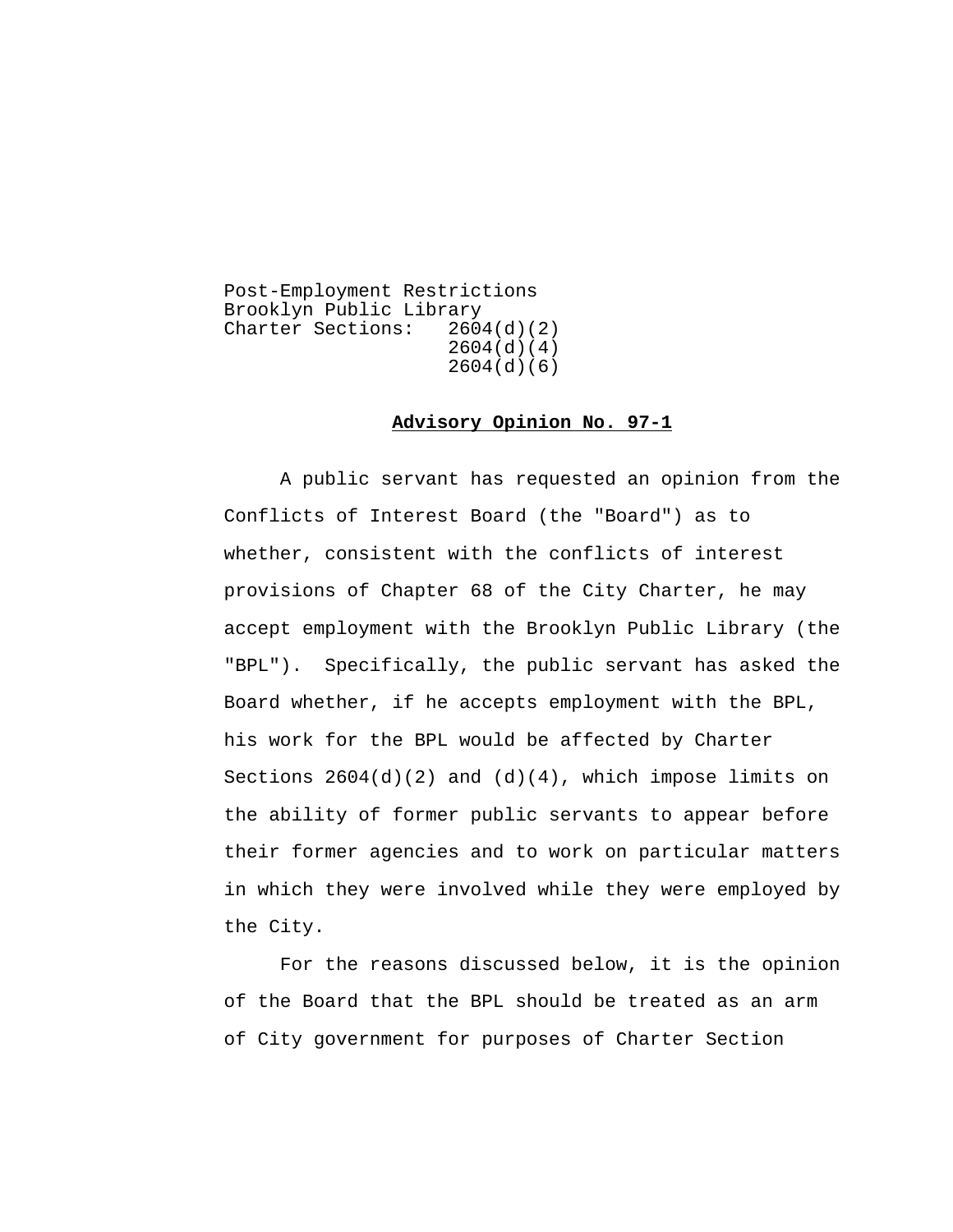2604(d)(6). Accordingly, the Board has determined that it would not be a violation of Chapter 68 for the public servant to be employed by the BPL and, in carrying out his duties, to appear before his former City agency less than one year after the termination of his City employment and to work on particular matters with which he was involved while employed by the City.

## Background

The public servant is employed by a City agency (the "Agency") and has been offered a newly-created position with the BPL as the Intergovernmental Affairs Manager. He will engage in community outreach, and meet with community boards to provide information on the BPL and to obtain support on issues affecting the BPL. He will also be a liaison between the BPL and all levels of government -- City, State and Federal. Further, he will attempt to resolve complaints about the BPL received by elected officials.

The New York State Legislature, on April 15, 1902, enacted legislation entitled "[a]n act to incorporate the Brooklyn public library and to permit libraries in the borough of Brooklyn of the city of New York to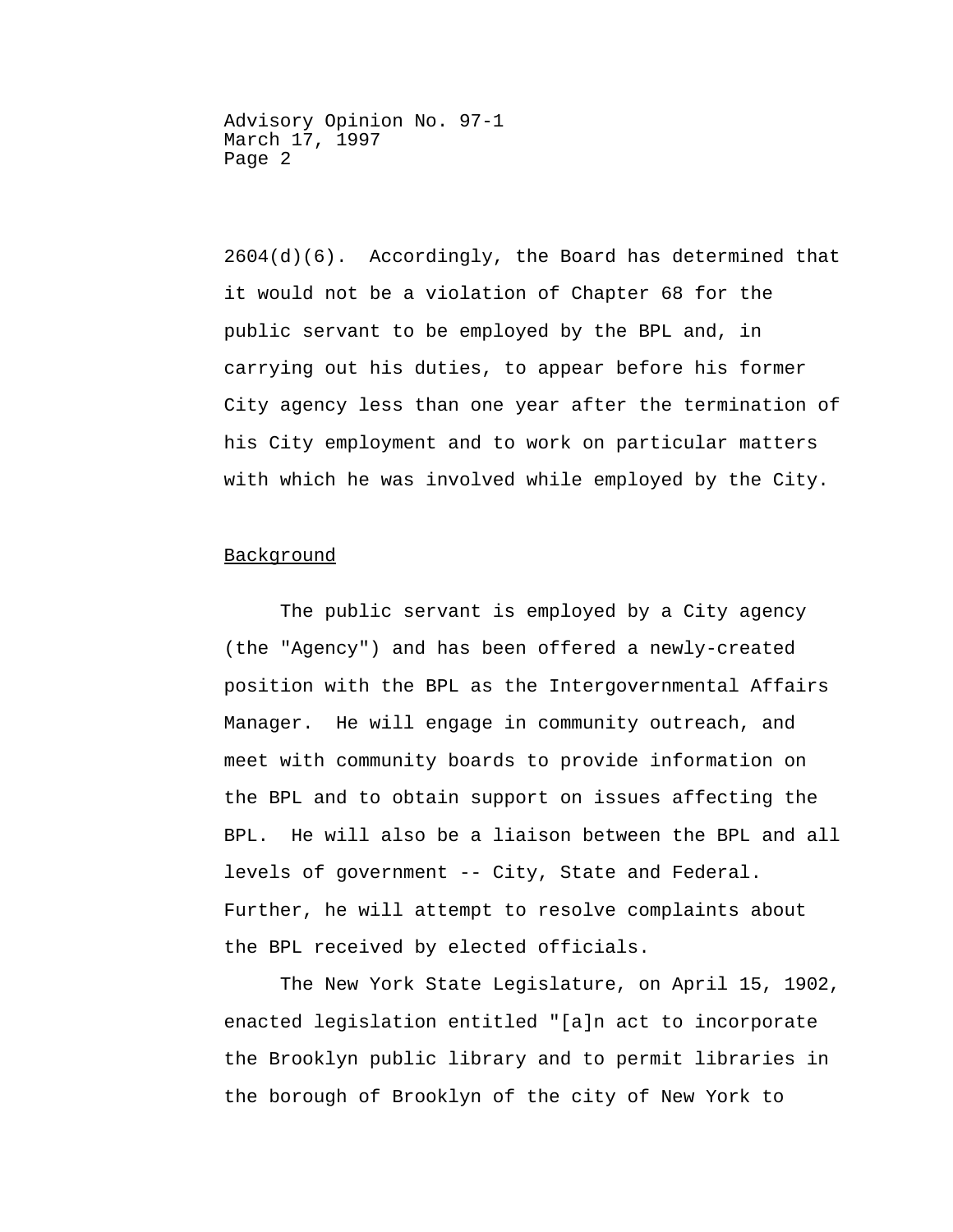convey their property thereto, and limiting and defining the powers thereof." This legislation incorporated the libraries in the borough of Brooklyn and consolidated all library sites as the BPL. The BPL is empowered to acquire both real and personal property through gift, grant or devise. By law, the City must provide for maintenance of the libraries in the BPL system in the annual budget. City bonds may be issued to carry out the provisions of this law. See also, Chapter 22, New York Unconsolidated Laws, City and County Libraries.

In addition, the purpose of the BPL, as enunciated in its mission statement, is "to ensure preservation and transmission of society's knowledge, history and culture and to provide the people of Brooklyn with free and open access to information for education, recreation and reference."

The BPL is governed by the New York State Department of Education, through the Board of Regents, and must comply with the Education Law of New York State. The Brooklyn Public Library received its Regents Charter on November 30, 1886.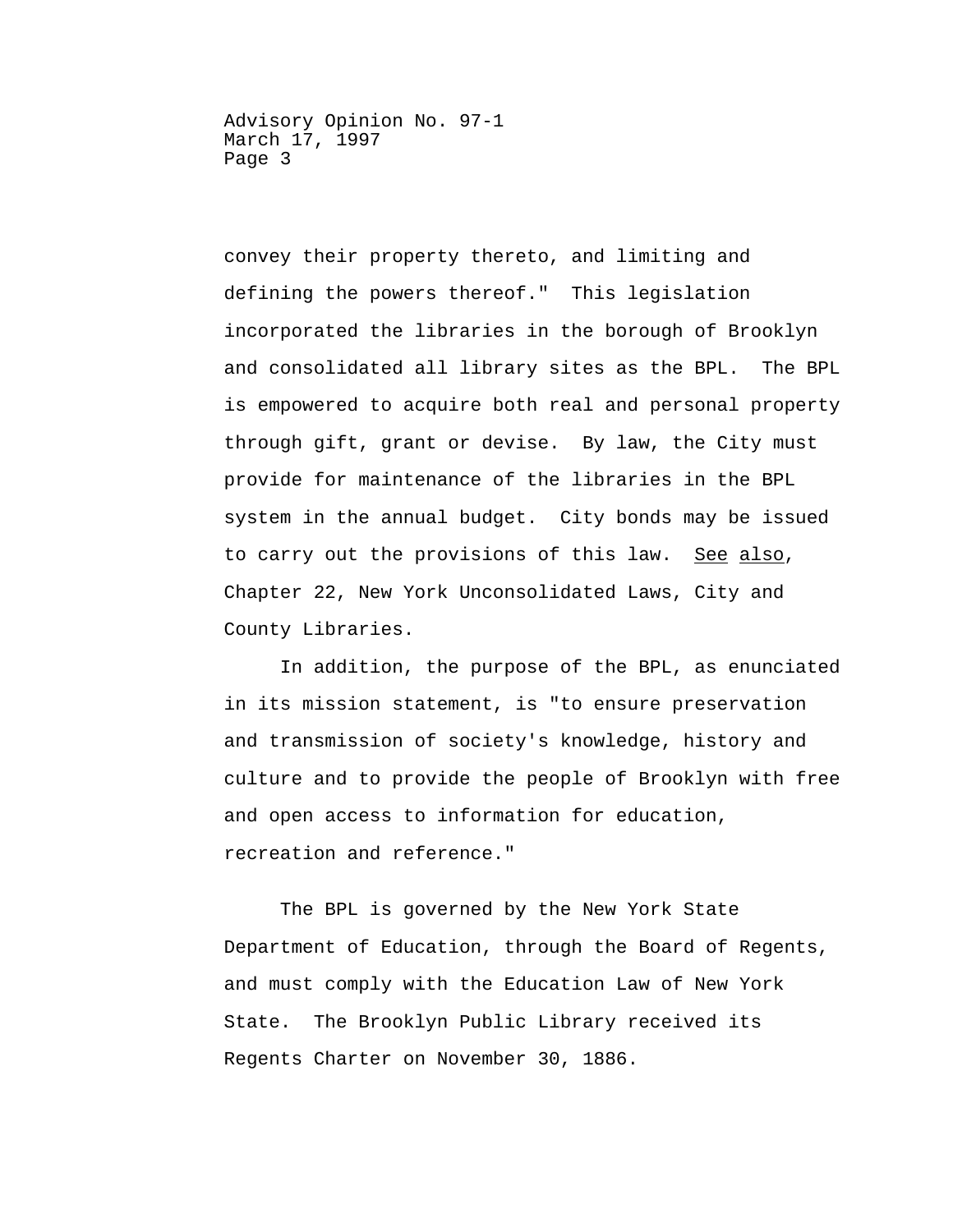While the facts discussed above are significant in determining the governmental nature of the BPL, these facts alone are not sufficient. The primary factor, in the Board's view, is the government control exercised over the operations of the BPL. There are 25 members of the Board of Trustees for the BPL, three of whom are ex officio members, the Mayor, the Comptroller, and the Brooklyn Borough President. Of the remaining 22 trustees, one-half are selected by the Mayor and onehalf are selected by the Brooklyn Borough President. Trustees are not paid, serve four year terms, and may be reappointed every four years.

The BPL has a line on the City's expense and capital budgets, and virtually all of the funds for the operations of the BPL come from governmental sources. The BPL receives 85% of its expense budget from the City, 11% from the State and 4% from grants, private donations and miscellaneous revenues such as late fines. The City pays for BPL's overhead expenses such as heat, light, and power.

BPL employees are in the New York State Employees' Retirement System; at retirement, they will receive a New York State pension. A current or former City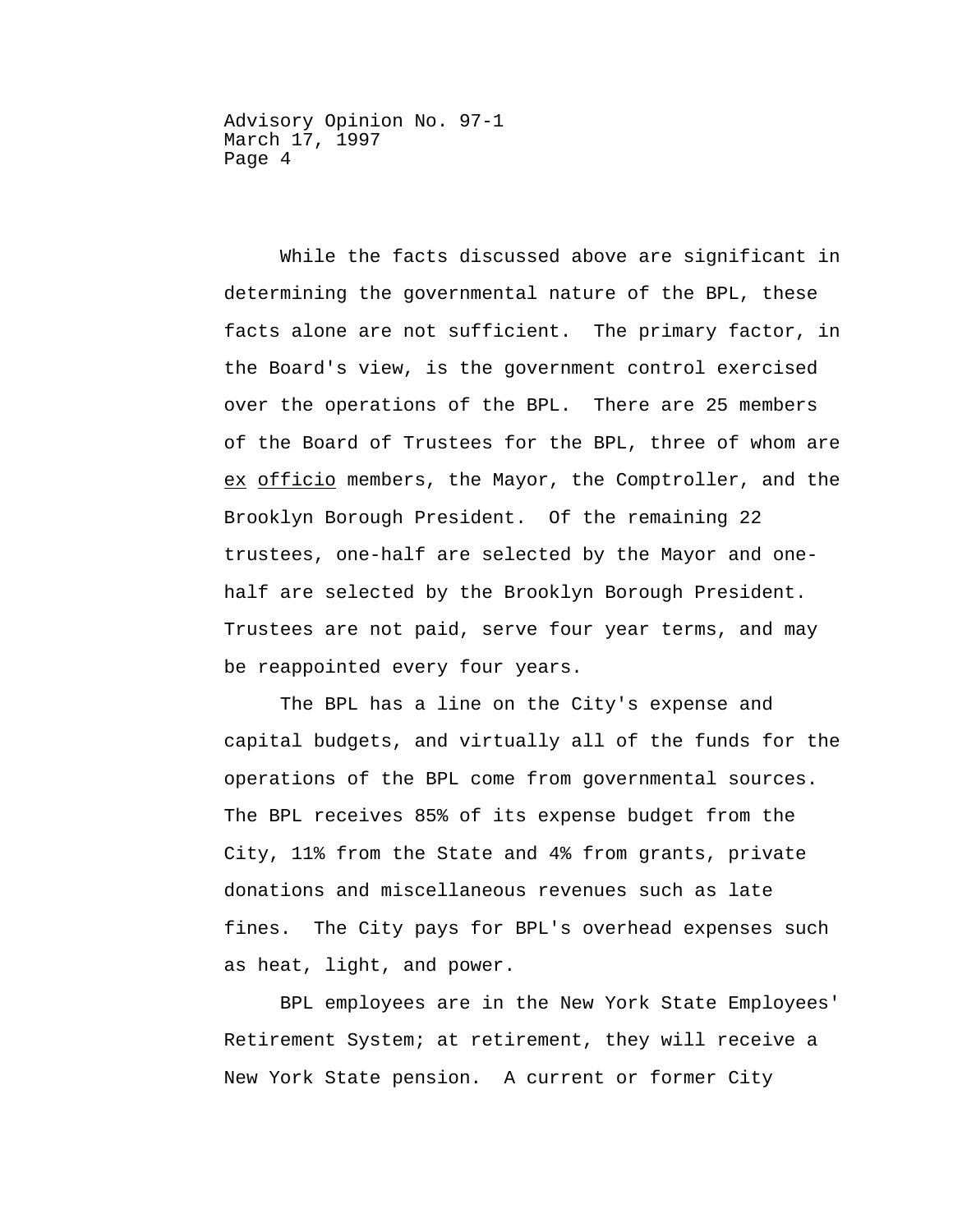employee hired by the BPL may transfer City pension time to the State pension system and this will be credited towards the State pension.

## Discussion

Charter Section 2604(d) of Chapter 68 contains a number of provisions restricting the conduct of public servants who have left, or are contemplating leaving, City service. These provisions are intended to prevent public servants from exploiting public office for personal gain, exerting special influence on government decision-making, or subordinating the interests of the City to those of a prospective employer. For example, Charter Section  $2604(d)(2)$  provides that former public servants may not appear before their former City agencies within one year after the termination of their City service. Charter Section 2604(d)(4) prohibits former public servants from ever working on particular matters with respect to which they were personally and substantially involved as public servants.

Charter Section 2604(d)(6), however, contains an exemption from the post-employment restrictions. This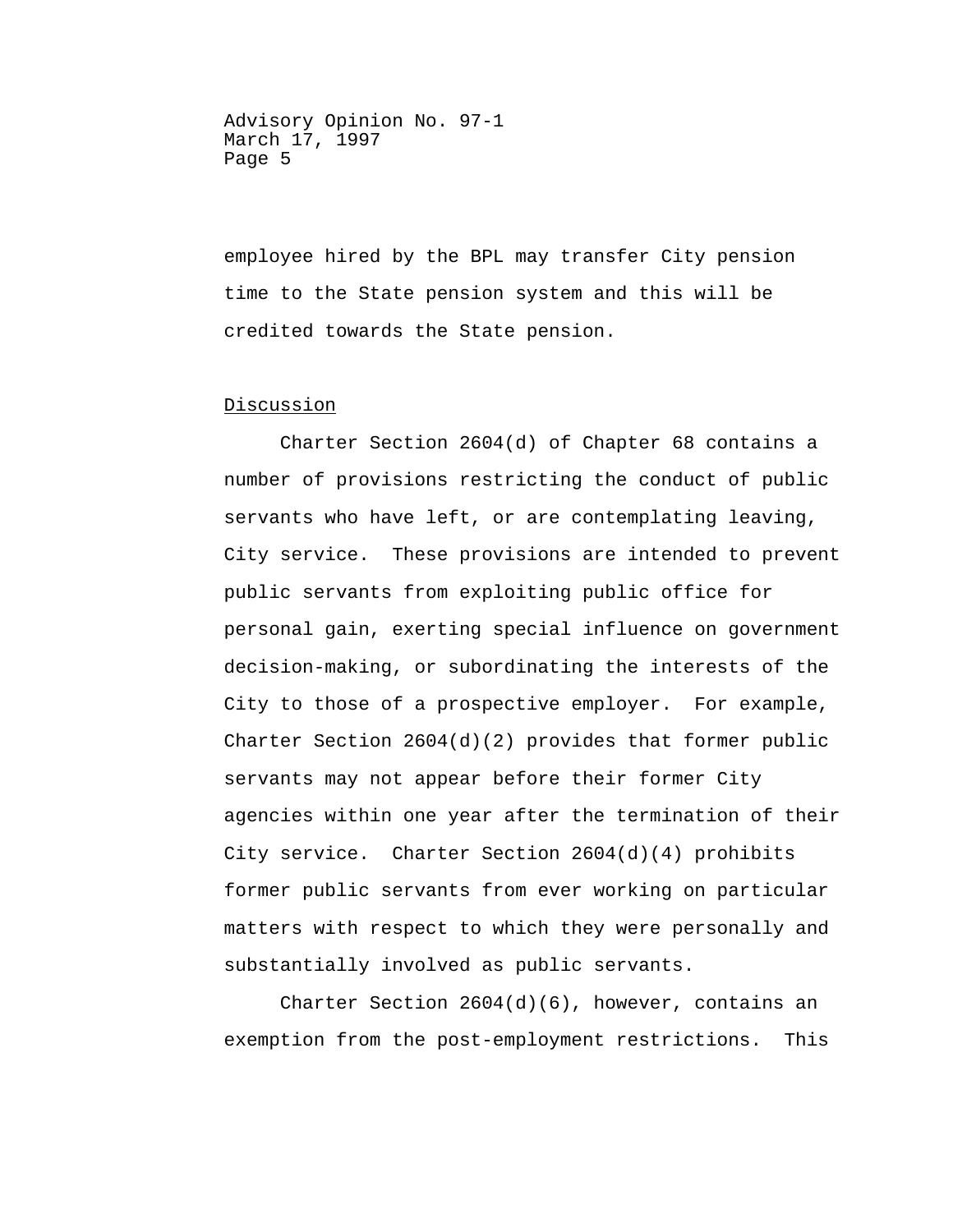provision is commonly referred to as the "governmentto-government exception," and provides that "[t]he prohibitions on negotiating for and having certain positions after leaving city service, shall not apply to positions with or representation on behalf of any local, state or federal agency." Charter Section 2604(d)(6).

In Advisory Opinion Nos. 93-13 and 94-7, the Board considered whether two different local development corporations were effectively arms of local government for purposes of Charter Section 2604(d)(6). In making this determination, the Board set forth a number of factors to be considered, including: (1) the manner in which the corporation was formed; (2) the degree to which the corporation is controlled by government officials or government agencies; and (3) the purpose of the corporation. See Advisory Opinion Nos. 94-7 at p. 5 and 93-13 at p. 5. In Advisory Opinion No. 94-21, the Board applied the same criteria in determining whether a business improvement district was an arm of local government for purposes of Charter Section  $2604(d)(6)$ . See Advisory Opinion No. 94-21 at p. 6.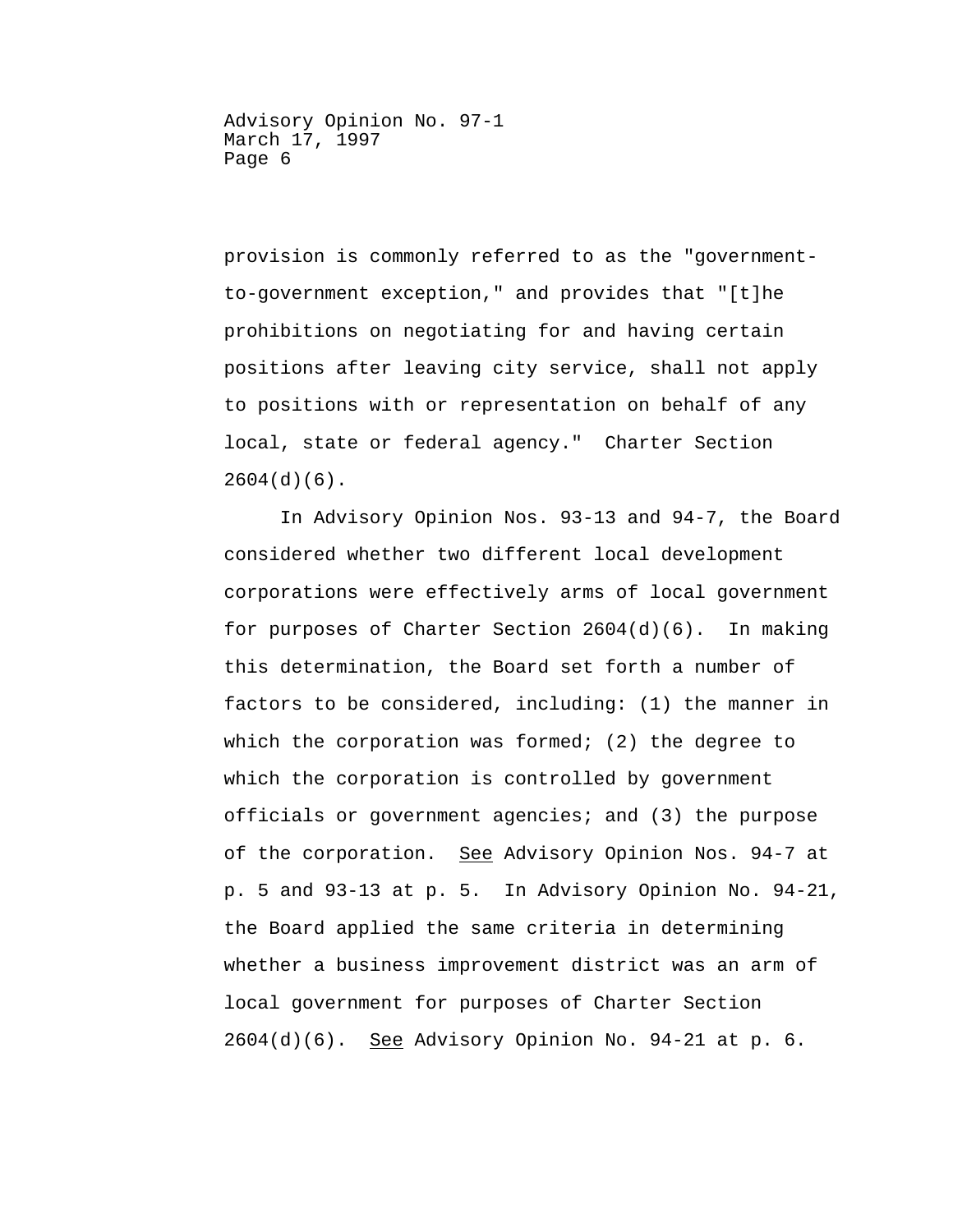In applying the factors set forth in Advisory Opinion Nos. 94-21, 94-7, and 93-13, the Board notes that the BPL was formed through legislation; its New York State Regents Charter was approved on November 30, 1896. Its mission is a public one: that of providing a free public library system in Brooklyn. There is virtually complete governmental control over the activities of the BPL, inasmuch as three of the 25 members of the Board of Trustees are ex officio representatives of City government -- the Mayor, the Comptroller, and the Brooklyn Borough President, and the remaining 22 members of the Board of Trustees are selected by either the Mayor or the Brooklyn Borough President.

 The BPL has a line on both the City's expense and capital budgets and is subject to budgetary control by the Mayor's Office of Management and Budget. In addition, all of the BPL's budget, except 4% which is generated from fines and grants, comes from governmental sources. Further, the City is required by law to provide for the maintenance of the BPL. The New York State Department of Education regulates the BPL through the Board of Regents. The Comptroller's Office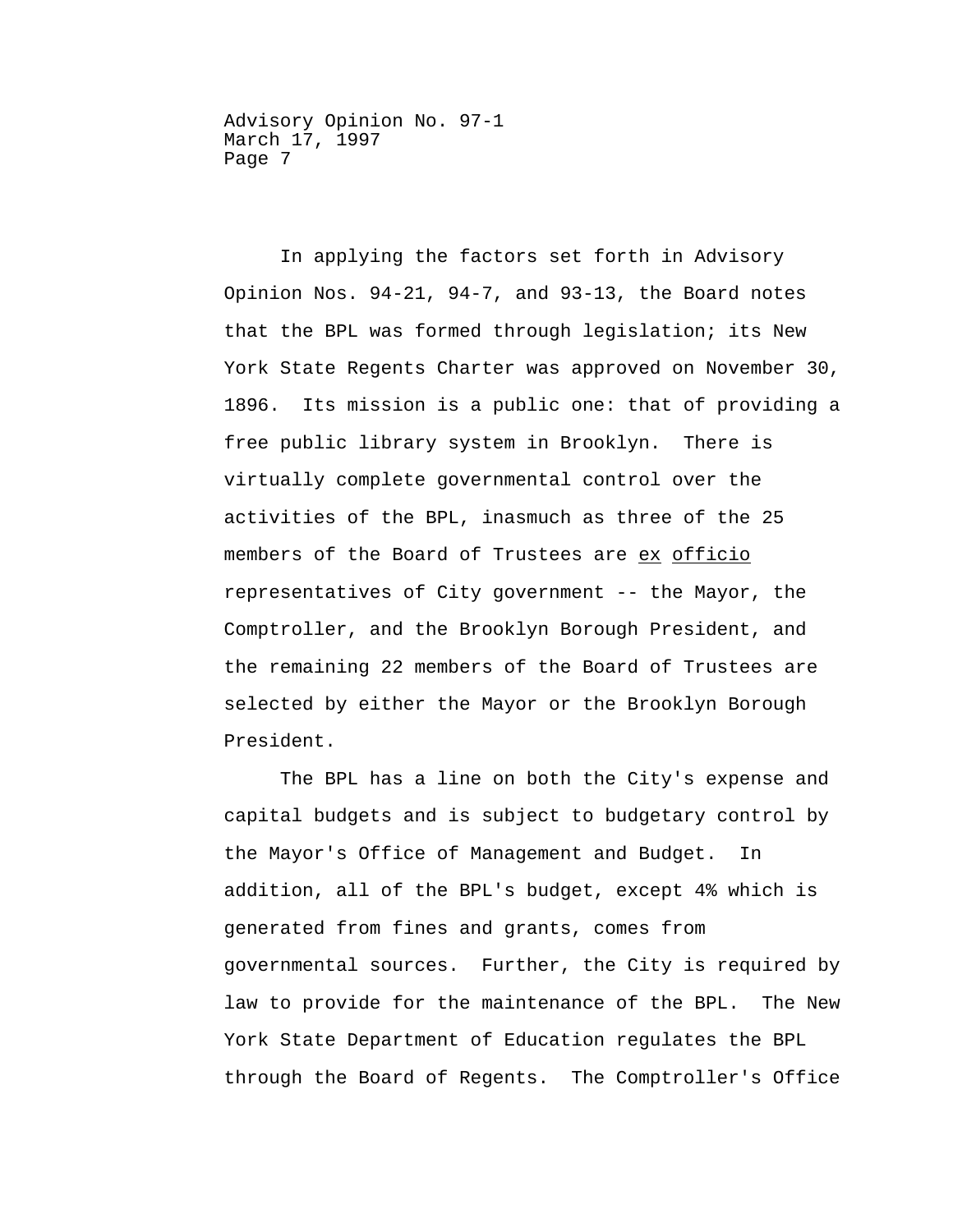audits BPL's expenditure of City funds to ensure that appropriate procedures are being followed. The City pays for BPL's overhead expenses such as heat, light and power. Finally, BPL employees participate in the New York State Employees' Retirement System and receive City health benefits. In short, the BPL has all the significant indicia of a local government entity.

## Conclusion

The Board has thus determined that the manner in which the BPL was formed, the fact that the BPL is effectively controlled by the City, and the BPL's stated purpose all lead to the conclusion that it should be treated as a governmental agency for purposes of Charter Section  $2604(d)(6)$ . Therefore, the public servant may appear before the Agency and work on particular matters in which he was personally and substantially involved as a public servant while employed by the BPL.

<span id="page-7-0"></span>Ξ  $\begin{smallmatrix}1&&1\\1&&1\end{smallmatrix}$  Charter Section 2601(2) excludes from the definition of agency "any corporation or institution maintaining or operating a public library." Thus, while the Board has determined that the BPL is an arm of City government to which the post-employment restrictions of Chapter 68 do not apply, it should be noted that the BPL is not subject to Chapter 68.